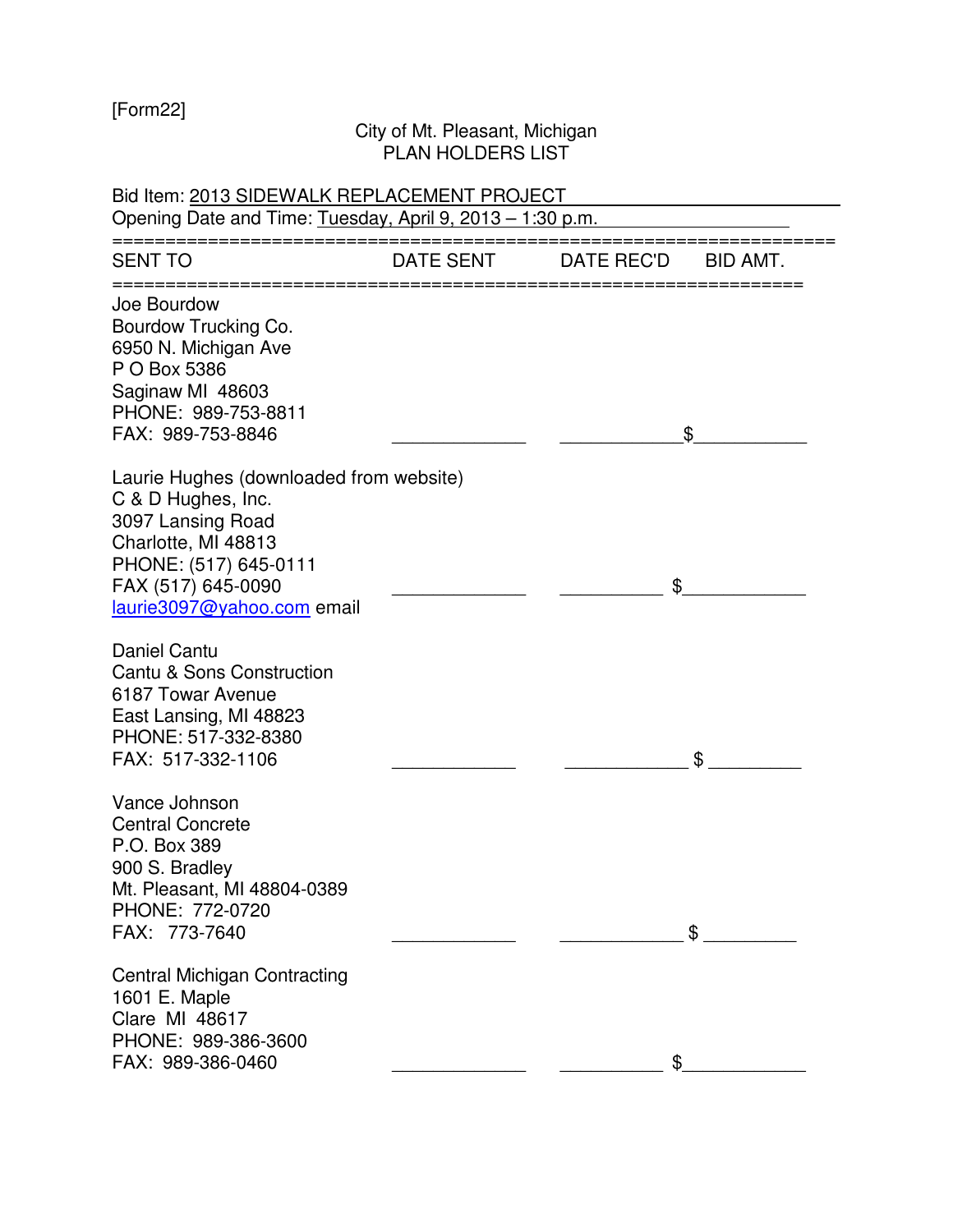| <b>Scott Brayton</b><br><b>Eastlund Concrete</b><br>3929 E. Holt Rd.<br>P O Box 368<br>Holt, MI 48842<br>PHONE: 517-694-0204<br>FAX: 517-694-2055            |    | \$ |
|--------------------------------------------------------------------------------------------------------------------------------------------------------------|----|----|
| Fessler & Bowman<br>4099 Eagles Nest Ct<br>Flushing, MI 48433<br>PHONE 810-733-1313<br>FAX: 810-733-7883<br>kerryjones@fesslerandbowman.com                  |    | \$ |
| Roger Fussman Concrete<br>1107 Greenwood Lane<br>Mt. Pleasant, MI 48858<br>PHONE: 989-772-4711 or 989-560-0096<br>FAX: 989-779-2482                          | \$ |    |
| Gallihugh & Sons<br>2470 Porter<br>Breckenridge, MI 48615<br>PHONE: 989-842-5495<br>FAX: 989-842-5836                                                        |    | \$ |
| <b>Todd Block</b><br><b>Integrity Contracting</b><br>19870 Cass Avenue<br>Clinton Twp., MI 48038<br>PHONE: 586-226-0535 or 586-615-4749<br>FAX: 586-226-9150 |    | \$ |
| <b>Isabella Corporation</b><br>2201 Commerce Drive<br>Mt. Pleasant, MI 48858<br>PHONE: 772-5890<br>FAX: 773-2978                                             |    | \$ |
| Jason Auman<br>Jason the Mason<br>615 N. Mission St.<br>Mt. Pleasant, MI 48858<br>PHONE: (989) 773-1919<br>CELL: (989) 289-1204                              |    | \$ |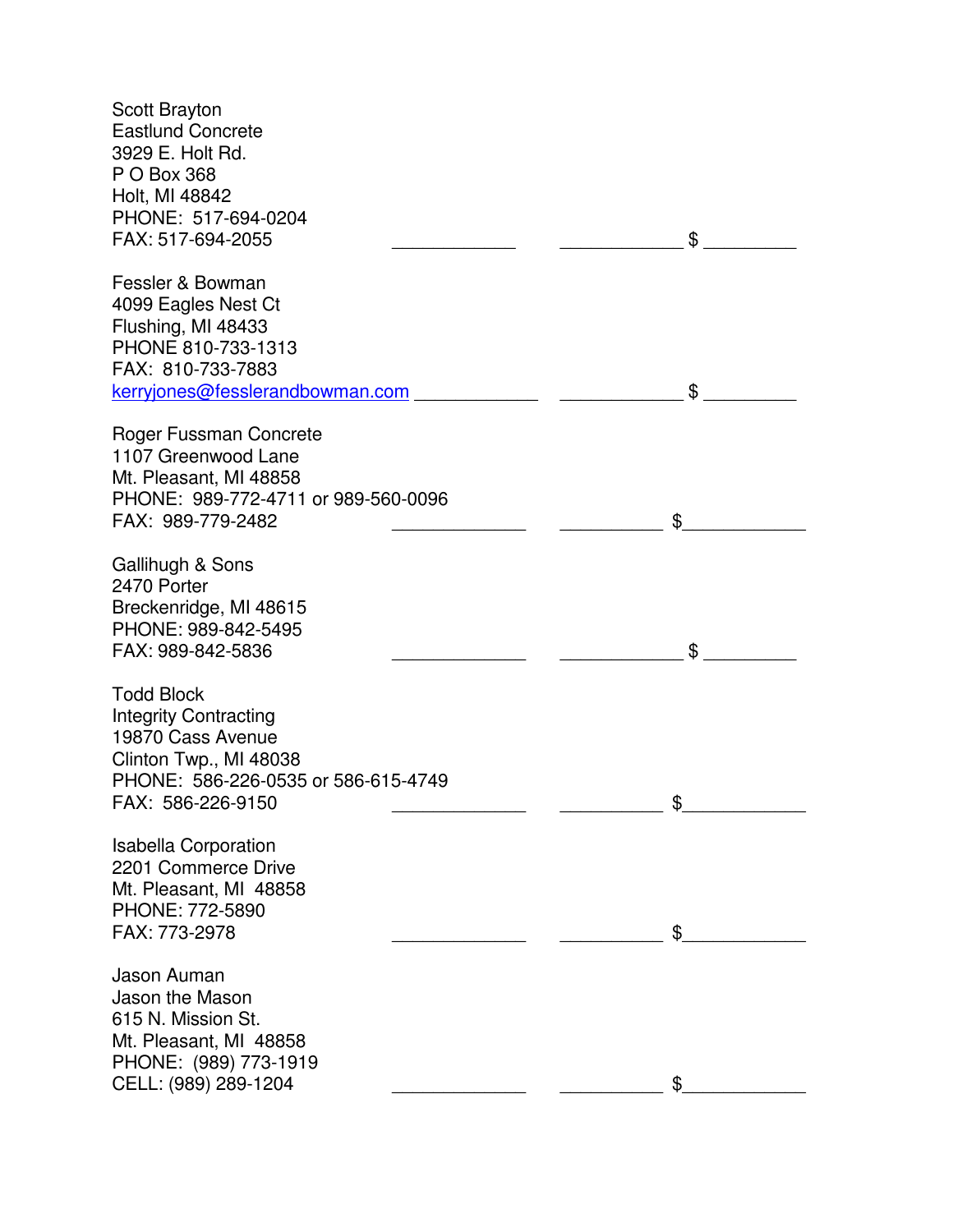| L J Construction Inc.<br>5863 S. Kingston Rd<br>Clifford MI 48727<br>PHONE: 989-761-0131                                                               | \$ |    |
|--------------------------------------------------------------------------------------------------------------------------------------------------------|----|----|
| <b>Lake Concrete</b><br>5173 E. Michigan<br><b>AuGres, MI 48703</b><br>PHONE: 989-876-2412                                                             |    |    |
| FAX: Same as phone                                                                                                                                     |    | \$ |
| <b>Malley Construction</b><br>1521 N. Lincoln Rd.<br>Mt. Pleasant, MI 48858<br>PHONE: (989) 772-2765                                                   | \$ |    |
| <b>Rieth-Riley Construction</b><br><b>Tim Beebe</b><br>1345 W. West Branch Road<br>P.O. Box 49<br>Prudenville, MI 48651<br>PHONE: 989-366-9640         |    |    |
| FAX: 989-366-9458<br>tbeebe@rieth-riley.com                                                                                                            | \$ |    |
| <b>WD Roberts Concrete &amp; Masonry</b><br>P.O. Box 28<br>St. Louis, MI 48880<br>Phone: (989) 615-9930<br>Breckenridge (989) 842-5451                 | \$ |    |
| Roger & Johnson Concrete Construction<br>13900 N. Elm Avenue<br>Reed City MI 49677<br>PHONE: 231-832-4980<br>FAX: 231-832-4008<br>jar52408@verizon.net |    | \$ |
| <b>Schepers Concrete Construction LLC</b><br>10190 68 <sup>th</sup> Avenue<br>Allendale, MI 49401<br>PHONE: (616) 677-0053<br>FAX: (616) 677-0062      |    | \$ |
| McBain office:<br>PHONE: (231) 825-8051<br>FAX: (231) 825-2140<br>www.schepersconcrete.com                                                             |    |    |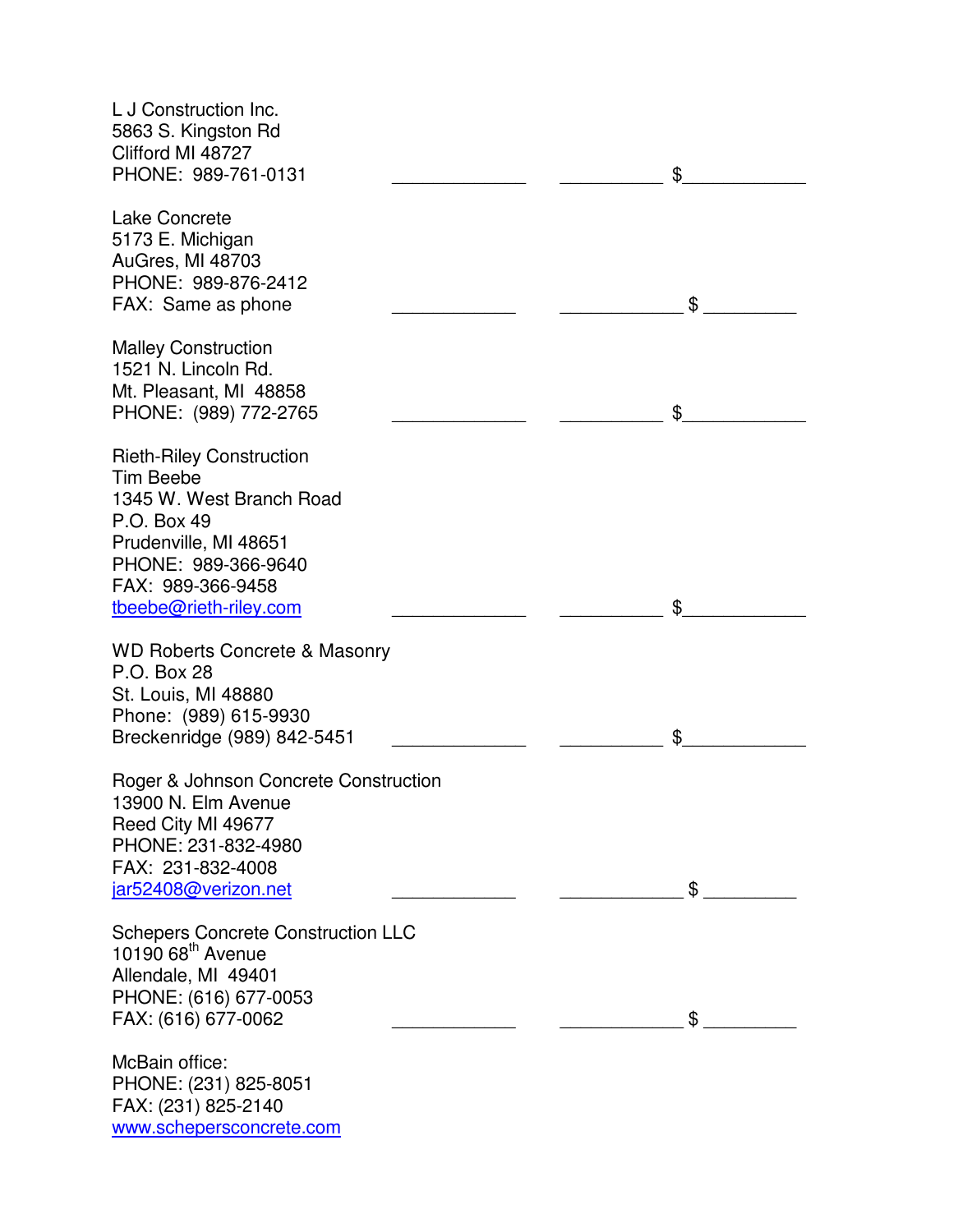Eric Straus Carl Strauss Masonry 2580 N. Johnson Rd Weidman, MI 48893 PHONE: 989-644-2090 FAX: 989-644-3758 \_\_\_\_\_\_\_\_\_\_\_\_ \_\_\_\_\_\_\_\_\_\_\_\_ \$ \_\_\_\_\_\_\_\_\_ Attn: Matt Sugar Construction 2968 Venture Drive Midland, MI 48640 PHONE: 631-4154 x 8 FAX: 631-7012 \$ Kevin Gamble Superior Concrete Construction 1415 N. Clare Ave Harrison, MI 48625 PHONE 989-539-4390 FAX: 989-539-3456 \_\_\_\_\_\_\_\_\_\_\_\_ \_\_\_\_\_\_\_\_\_\_\_\_ \$ \_\_\_\_\_\_\_\_\_ **TCI** 5501 E. Clinton Trail Eaton Rapids MI 48827 PHONE: 517-663-5635 FAX: 517-663-6050 \_\_\_\_\_\_\_\_\_\_\_\_\_ \_\_\_\_\_\_\_\_\_\_ \$\_\_\_\_\_\_\_\_\_\_\_\_ West Haven Construction 5736 Beyhill Dr., N.E. Belmont, MI 49306 PHONE: 616-889-2063 Eckert7904@hotmail.com **\$** Wobig Construction Co., Inc. 527 N. Woodbridge Saginaw MI 48602 PHONE: 989-752-1294 FAX: 989-752-9535  $\sim$ Brad Forbes Pete's Contracting, Inc. 5791 S. McVety Road Falmouth, MI 49632 PHONE 231-328-4701 FAX: 231-328-4774 petescr@centurytel.net \_\_\_\_\_\_\_\_\_\_\_\_\_\_\_\_\_\_\_\_\_\_ \$ \_\_\_\_\_\_\_\_\_\_ \$